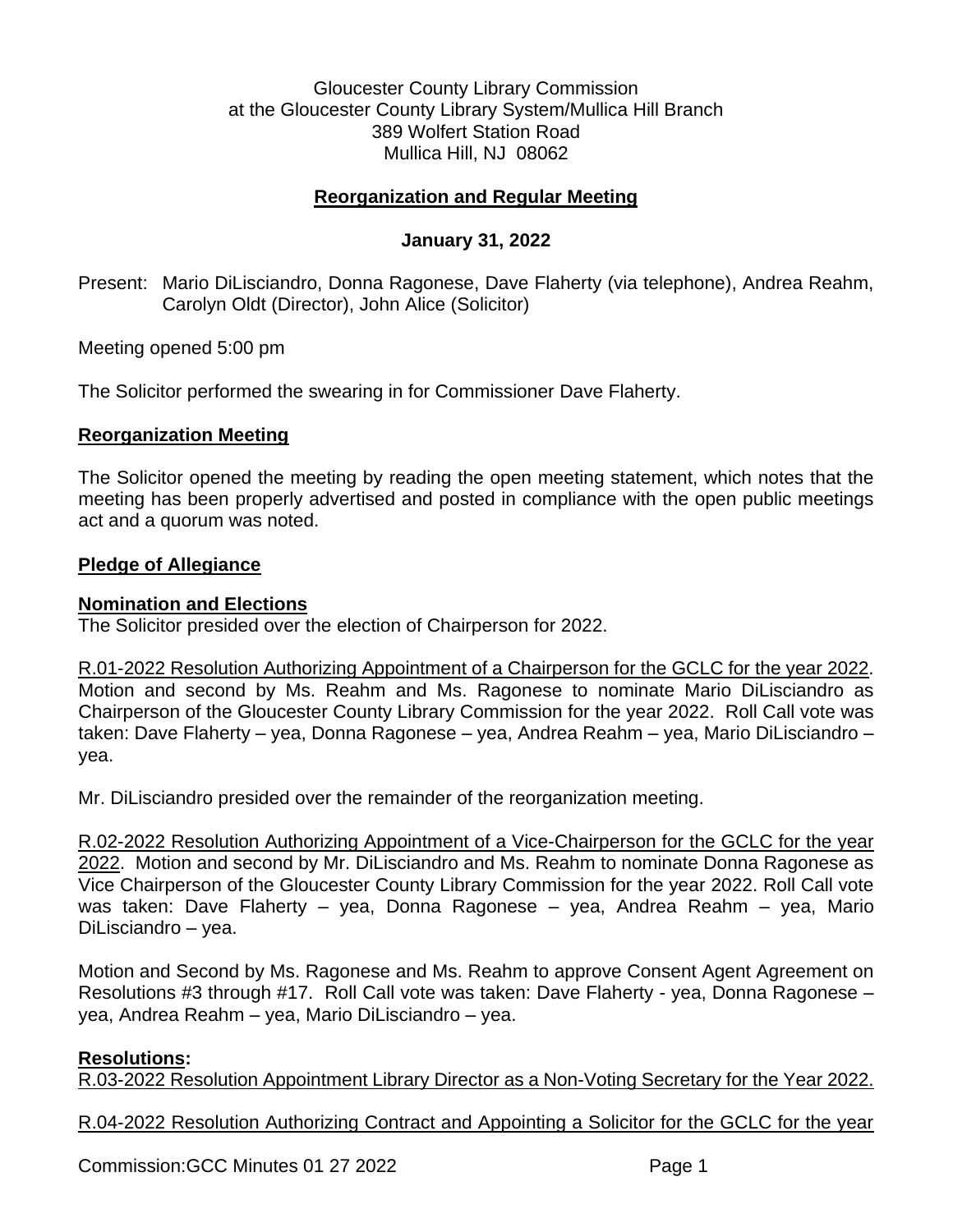2022.

R.05-2022 Resolution Authorizing Appointment of an Auditor for the GCLC for the year 2022.

R.06-2022 Resolution Setting Forth the County Treasurer as Custodian of Library Funds of the GCLC for the year 2022.

R.07-2022 Resolution Establishing Depository Account for the year 2022.

R.08-2022 Resolution Regarding Investment of Funds for the year 2022.

R.09-2022 Resolution Adopting a Schedule of Regular Meetings for the GCLC for the year 2022.

R.10-2022 Resolution Designating the Official Newspaper of the GCLC for the year 2022.

R.11-2022 Resolution Approving a Schedule of Holidays for the GCLC for the year 2022.

R.12-2022 Resolution Authorizing the Award of a Non-Fair and Open Contract for the Purchase of Library Materials for the Year 2022.

R.13-2022 Resolution Authorizing the Use of Competitive Contracting for the Purchase of Goods and Services for the Year 2022.

R.14-2022 Resolution Authorizing the Utilization of State of New Jersey Contract Vendors for the Purchase of Goods and Supplies.

R.15-2022 Resolution Authorizing the Disposal of Computers and Equipment by the GCLS.

R.16-2022 Resolution Authorizing and Approving Payments to Vendors Without the Certification Being Signed by the GCLS.

R.17-2022 Resolution Authorizing and Approving a Change in Status in Regard to Employees of the GCLS.

Motion and second by Ms. Ragonese and Mr. Flaherty to approve resolutions R.03-2022 through R.17-2022. Roll Call vote was taken: Dave Flaherty – yea, Donna Ragonese – yea, Andrea Reahm – yea, Mario DiLisciandro – yea.

R.18-2022 Resolution Approving Temporary Budget for the Year 2022 in the Amount of \$5,686,463.00.

Motion and second by Ms. Ragonese and Ms. Reahm to approve resolution R.18-2022 Roll Call vote was taken: Dave Flaherty – yea, Donna Ragonese – yea, Andrea Reahm – yea, Mario DiLisciandro – yea.

The Reorganization Meeting was adjourned and Mr. DiLisciandro called the regular meeting of the Gloucester County Library Commission to order.

Commission:GCC Minutes 01 27 2022 Page 2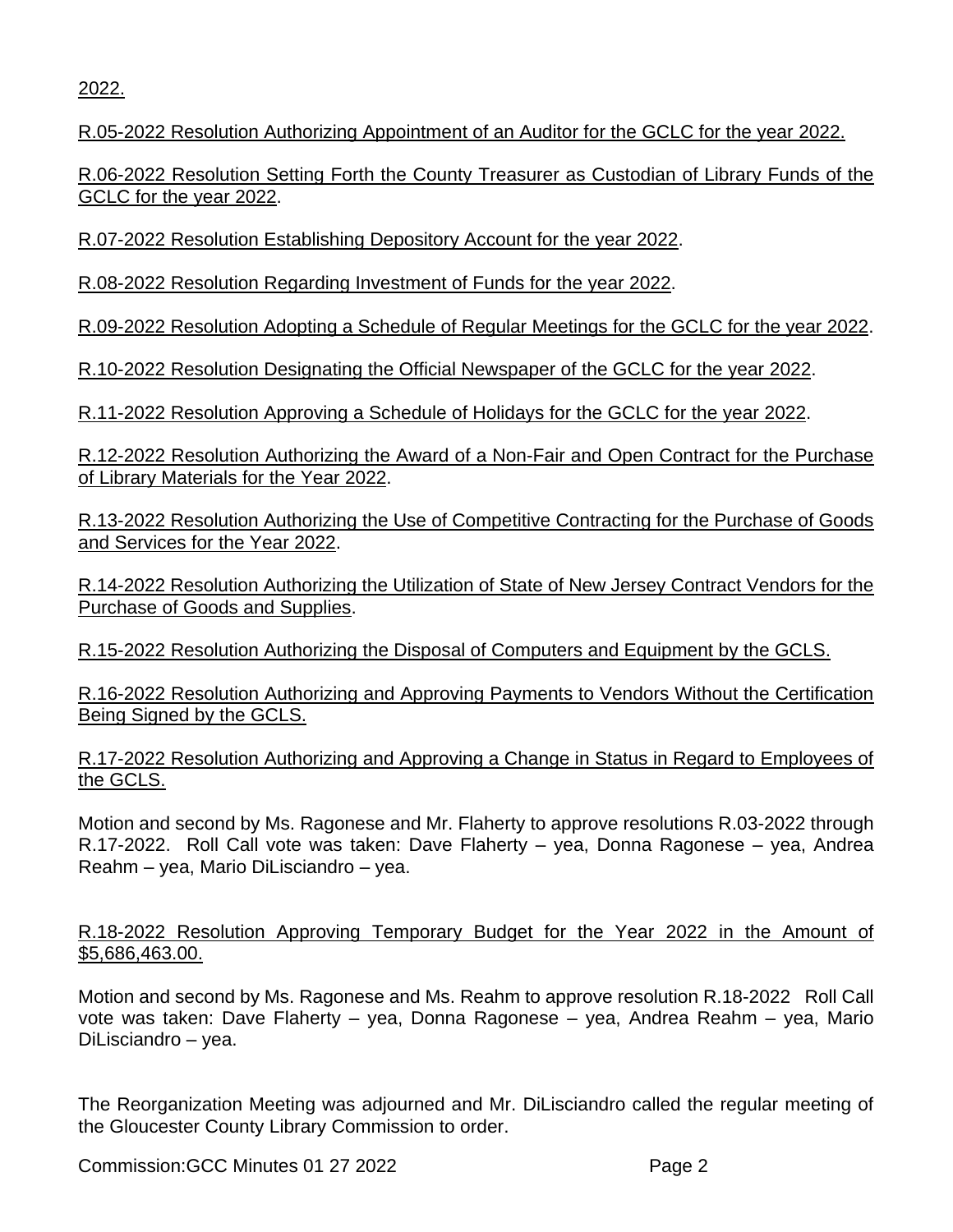# **Regular Meeting**

Motion and second by Ms. Reahm and Ms. Ragonese to approve the December 15, 2021 regular meeting minutes. Roll Call vote was taken: Dave Flaherty – yea, Donna Ragonese – yea, Andrea Reahm – yea, Mario DiLisciandro – yea.

The Chair noted that there was no public present.

Motion and second by Ms. Reahm and Ms. Ragonese to approve payment of the January 2022 bills. Roll Call vote was taken: Dave Flaherty – yea, Donna Ragonese – yea, Andrea Reahm – yea, Mario DiLisciandro – yea.

**Commissioners' Reports** – Mr. Flaherty noted that progress is being made at the Swedesboro Branch with regards to the building issues.

# **Correspondence** – None.

**Director's Report** – Mrs. Oldt noted that the Spoke Labor and Literacy Lab will be starting in March. She also noted that the GCLS is going to participate in the Gloucester County Cares About Hunger food drive with our *Food for Fines, Feel the Love* campaign again this year.

**Solicitor's Report** – Mr. Alice thanked the commissioners for reappointing him as the Solicitor for the GCLS and returned the signed resolutions as follows:

R-01-2022 through R-20-2022 as listed above.

# **Freeholder Liaison's Report** – None.

# **Unfinished Business** - None

#### **New Business** –

# R.19-2022 Resolution Authorizing and Approving a Change in Status in Regard to Employees of the GCLS.

Motion and second by Ms. Ragonese and Ms. Reahm to approve Resolution R.19-2022 Items #1 through #5 approving a change in status to employees of the GCLS as follows:

- 1. Approve resignation of A. Paolello effective December 31, 2021.
- 2. Approve retirement of L. Gentile effective March, 31, 2022.